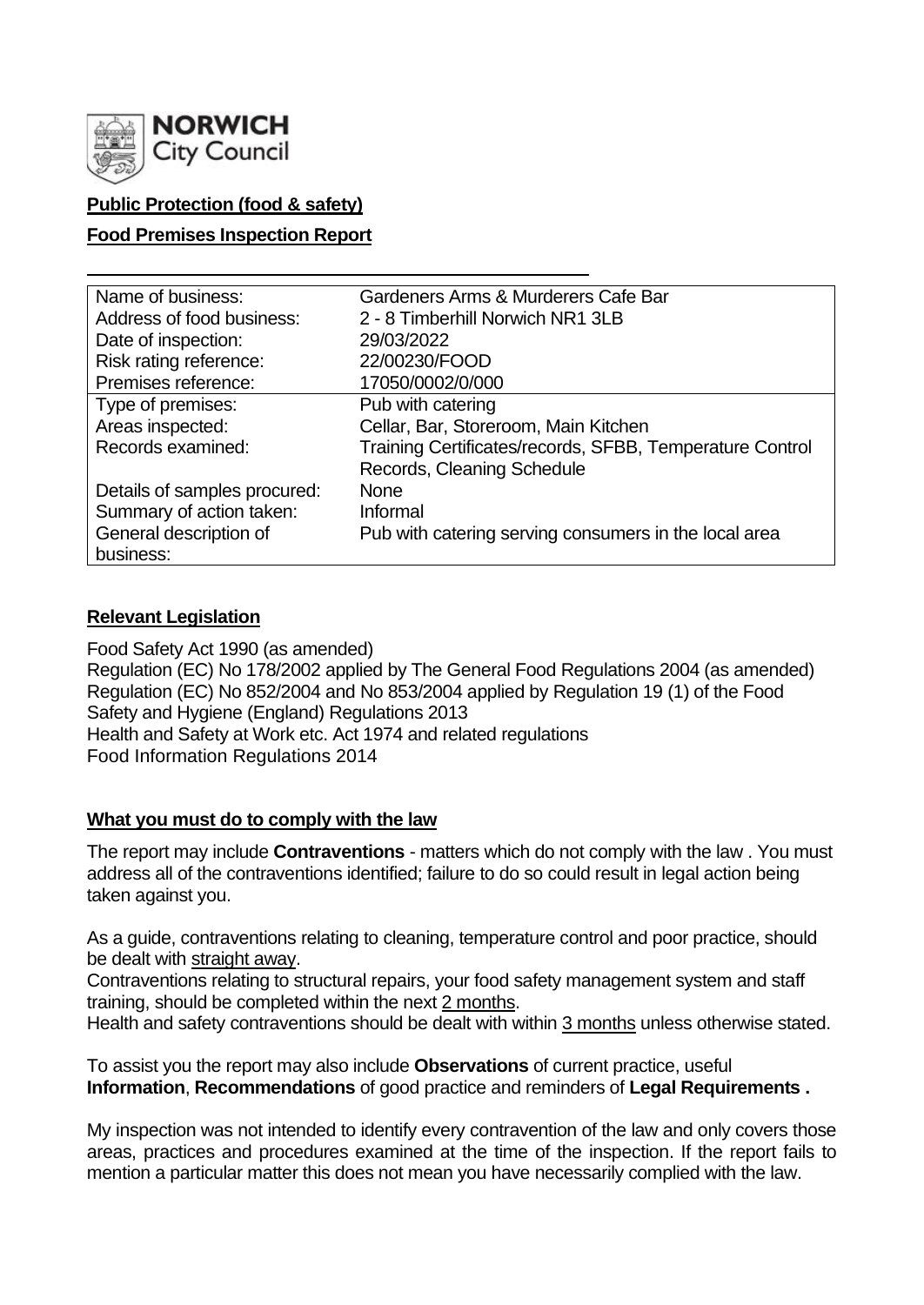# **FOOD SAFETY**

#### **How we calculate your Food Hygiene Rating:**

The food safety section has been divided into the three areas which you are scored against for the hygiene rating: 1. food hygiene and safety procedures, 2. structural requirements and 3. confidence in management/control procedures. Each section begins with a summary of what was observed and the score you have been given. Details of how these scores combine to produce your overall food hygiene rating are shown in the table.

| <b>Compliance Area</b>                     |          |    |           | <b>You Score</b> |           |    |           |    |      |  |  |
|--------------------------------------------|----------|----|-----------|------------------|-----------|----|-----------|----|------|--|--|
| <b>Food Hygiene and Safety</b>             |          |    |           | 0                | 5         | 10 | 15        | 20 | 25   |  |  |
| <b>Structure and Cleaning</b>              |          |    |           | $\overline{0}$   | 5         | 10 | 15        | 20 | 25   |  |  |
| Confidence in management & control systems |          |    |           | $\overline{0}$   | 5         | 10 | 15        | 20 | 30   |  |  |
|                                            |          |    |           |                  |           |    |           |    |      |  |  |
| <b>Your Total score</b>                    | $0 - 15$ | 20 | $25 - 30$ |                  | $35 - 40$ |    | $45 - 50$ |    | > 50 |  |  |
| <b>Your Worst score</b>                    | 5        | 10 | 10        |                  | 15        |    | 20        |    |      |  |  |
|                                            |          |    |           |                  |           |    |           |    |      |  |  |
| <b>Your Rating is</b>                      | 5        | 4  | 3         |                  | 2         |    |           |    |      |  |  |

Your Food Hygiene Rating is 5 - a very good standard



## **1. Food Hygiene and Safety**

Food hygiene standards are high. You demonstrated a very good standard of compliance with legal requirements. You have safe food handling practices and procedures and all the necessary control measures to prevent cross-contamination are in place. Some minor contraventions require your attention. **(Score 5)**

#### Contamination risks

**Contravention** The following exposed food to the general risk of cross-contamination with bacteria or allergens or its physical contamination with dirt, foreign objects or chemicals:

- food handler wearing nail polish
- loose foods in freezer (pies) not covered or contained

#### Hand-washing

**Observation I** was pleased to see handwashing was well managed.

Personal Hygiene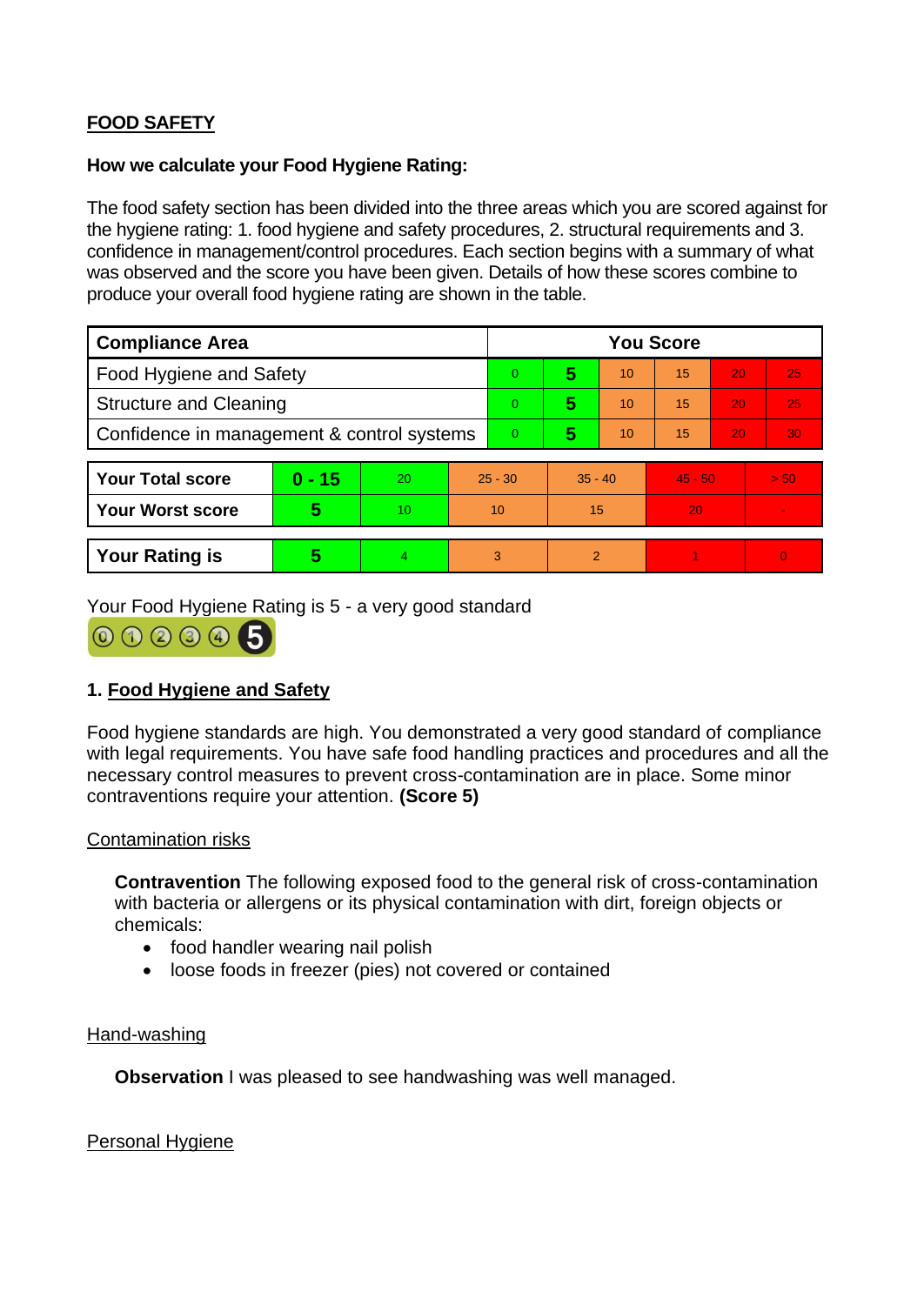**Observation** The standards of personal hygiene were high.

### Temperature Control

**Observation** I was pleased to see you were able to limit bacterial growth and/or survival by applying appropriate temperature controls at points critical to food safety and that you were monitoring temperatures.

## **2. Structure and Cleaning**

The structure facilities and standard of cleaning and maintenance are all of a good standard and only minor repairs and/or improvements are required. Pest control and waste disposal provisions are adequate. The minor contraventions require your attention. **(Score 5)**

#### Cleaning of Structure

**Contravention** The following items were dirty and require more frequent and thorough cleaning:

• behind and under equipment in the store room

#### Cleaning Chemicals / Materials / Equipment and Methods

**Observation** I was pleased to see that the premises was kept clean and that your cleaning materials, methods and equipment were able to minimise the spread of harmful bacteria between surfaces.

**Observation** The Summit Supplies Bactericidal Sanitiser did not have a contact time on the label. Check this with the manufacturer and ensure your follow their instructions.

#### **Maintenance**

**Contravention** The following had not been suitably maintained and must be repaired or replaced:

• light to walk in chiller no working

#### Pest Control

**Observation** You have a pest control contract in place and there is no evidence of pest activity on the premises.

#### **3. Confidence in Management**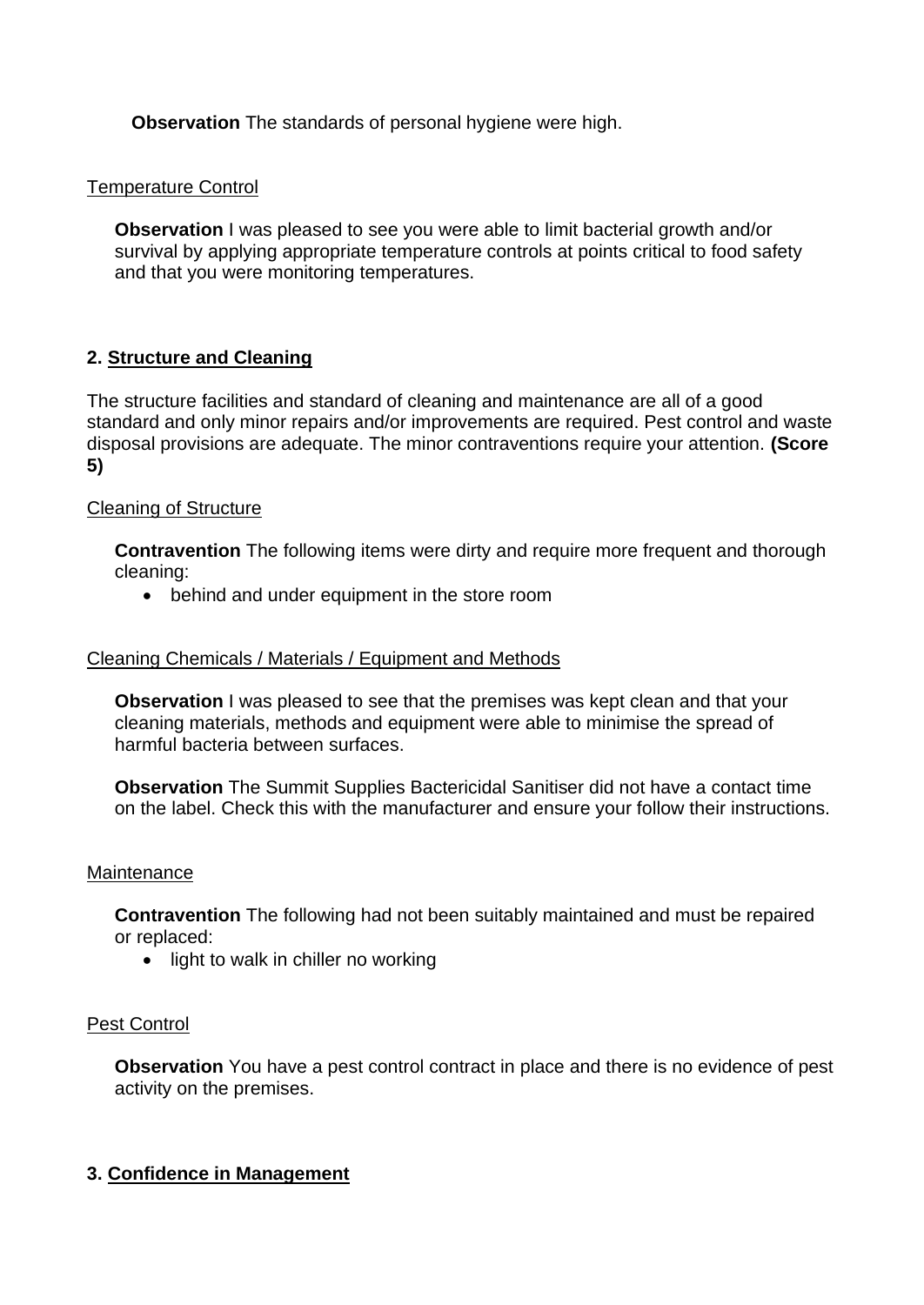A food safety management system is in place and you demonstrate a very good standard of compliance with the law. You have a good track record. There are some minor contraventions which require your attention.You have a good track record. There are some minor contraventions which require your attention. You have a good track record. There are some minor contraventions which require your attention. **(Score 5)**

#### Type of Food Safety Management System Required

**Observation** Your SFBB/food safety management system was in place and working well. I was confident you had effective control over hazards to food.

**Recommendation** Within the folder you had two copies of the SFBB pack, they appeared to have much of the same content however to avoid confusion only keep one pack.

**Observation** You had colour-coded equipment and effective separation between raw and ready-to-eat food at all stages in your operation.

**Observation** You were monitoring (and recording) the temperatures of your fridges and freezers as well as the temperature of cooked/hot-held food and could demonstrate effective systems for controlling bacterial growth and survival.

#### Food Hazard Identification and Control

**Contravention** The following Safer Food Better Business safe methods are incomplete:

• Review the safe method for 'storage' and record how long open/prepared foods should be kept for, for example day of product plus 2 days or in accordance with the manufacturer's instructions

**Recommendation** When applying date labels I recommend that you record the 'date of production/opening' and the 'use by' date. If you are only going to apply a single date, label food with the 'use by' date, this should make it easier for you to carry out your stock checks.

#### Proving Your Arrangements are Working Well

**Contravention** You are not working to the following safe methods in your SFBB pack:

- personal hygiene
- some open foods had not been date labelled

**Contravention** The following sections in your SFBB pack need updating:

- training record
- supplier list

**Traceability**